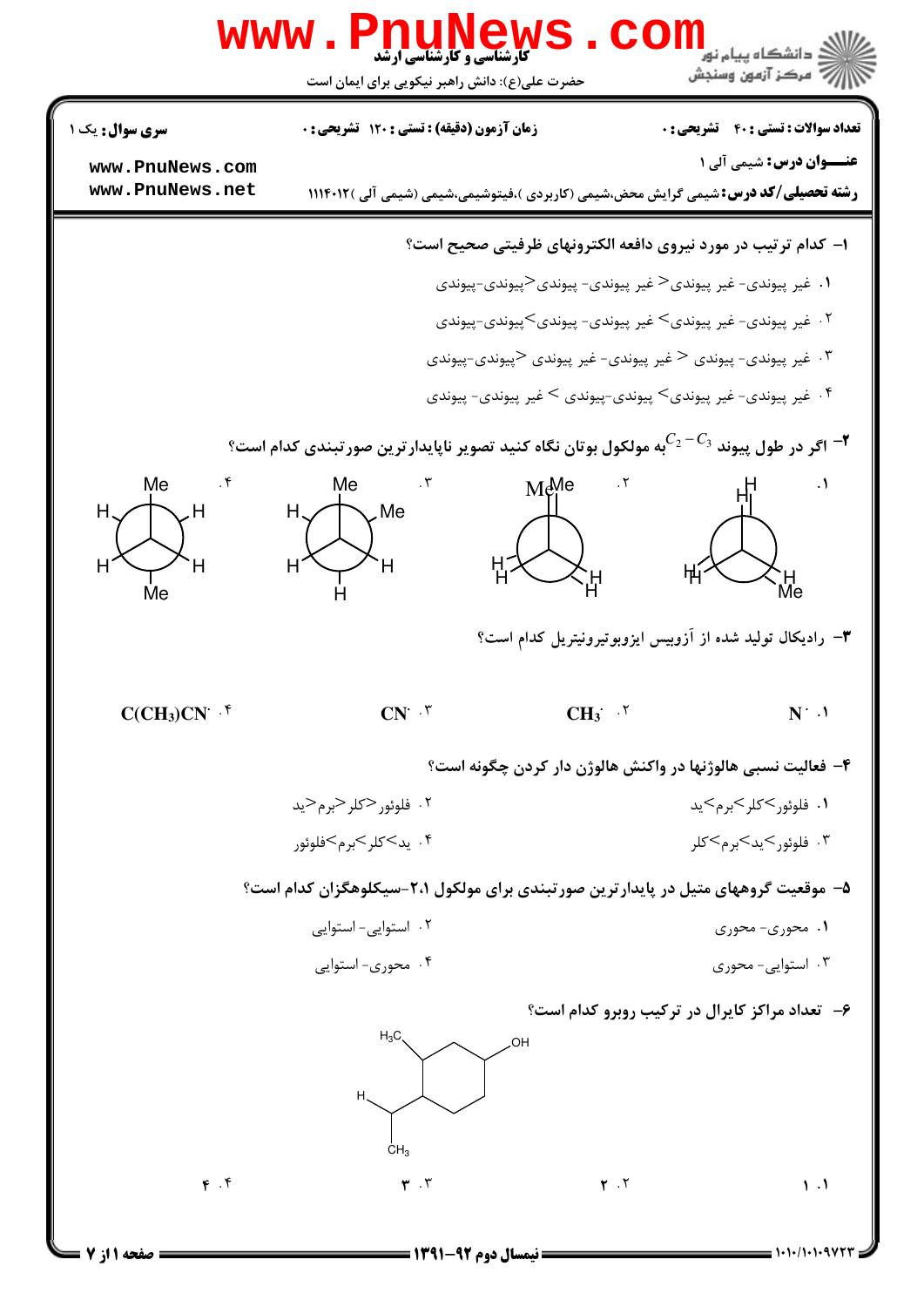| <b>سری سوال : ۱ یک</b>                           | زمان آزمون (دقیقه) : تستی : 120 تشریحی : 0                |                | <b>تعداد سوالات : تستی : 40 - تشریحی : 0</b>                                                                                   |
|--------------------------------------------------|-----------------------------------------------------------|----------------|--------------------------------------------------------------------------------------------------------------------------------|
| www.PnuNews.com<br>www.PnuNews.net               |                                                           |                | <b>عنـــوان درس:</b> شیمی آلی ۱<br><b>رشته تحصیلی/کد درس:</b> شیمی گرایش محض،شیمی (کاربردی )،فیتوشیمی،شیمی (شیمی آلی )۱۱۴۰۱۲ ( |
|                                                  |                                                           |                | ۷- کدامیک از عبارات زیر در مورد طرحهای فیشر زیر صحیح است؟                                                                      |
|                                                  | COOH COOH COOH                                            |                |                                                                                                                                |
|                                                  | $H \rightarrow$ OH HO $\rightarrow$ H H $\rightarrow$ OH  |                |                                                                                                                                |
|                                                  | $HO$ $H$ $H$ $H$ $H$ $H$                                  |                |                                                                                                                                |
|                                                  | $CH_3$ $CH_3$ $CH_3$                                      |                |                                                                                                                                |
|                                                  | $1$ 2 3                                                   |                |                                                                                                                                |
|                                                  | ۰۲ و ۲ انانتیومر و دی استریومر ۳ هستند.                   |                | ۰۱ ـ ۱و۲و۳ هر سه مشابه هستند.                                                                                                  |
|                                                  | ۰۴ (و۳ انانتیومر و دی استریومر ۲ هستند.                   |                | ۰۳ و۳ انانتیومر و دی استریومر ۱ هستند.                                                                                         |
|                                                  |                                                           |                | ۸− کدامیک از عبارات زیر در مورد واکنش <sup>SN2</sup> غ <u>لط</u> است؟                                                          |
| ۰۲ سرعت واکنش در حلال قطبی بدون پروتون بیشتر است |                                                           |                | ٠١ سرعت واكنش با سوبستراى بدون ممانعت بيشتر است.                                                                               |
|                                                  | ۰۴ سینتیک این واکنش از نوع درجه اول است                   |                | ۰۳ واکنش همیشه با وارونه شدن شیمی فضایی همراه است                                                                              |
|                                                  |                                                           |                | ۹- کدامیک از موارد زیر در مورد قدرت هسته دوستی صحیح است؟                                                                       |
|                                                  | $(CH_3)_3B < (CH_3)_3N$ '                                 |                | $(C_2H_5)_3P \leq (C_2H_5)_2S$ <sup>.1</sup>                                                                                   |
|                                                  | OH $\overline{F}$ $\overline{F}$ $\overline{F}$           |                | $NH_3CH_2O$ $\cdot$                                                                                                            |
|                                                  |                                                           |                | <b>۱۰- کدام ترتیب در مورد ترتیب فعالیت گروه ترک کننده صحیح است؟</b>                                                            |
|                                                  | $Ts < I < Br < H2O$ '                                     |                | $Ts > Br > I > H2O$ .                                                                                                          |
|                                                  | Ts< Br < $\leq$ I < H <sub>2</sub> O $\cdot$ <sup>6</sup> |                | $Ts > I > Br > H2O$ $\cdot$                                                                                                    |
|                                                  |                                                           |                | ۱۱– کدامیک از واکنشهای زیر در مورد آلکیل هالیدهای نوع سوم مشاهده نمی شود؟ <u>.</u>                                             |
| $E1$ . $\zeta$                                   | $E2 \cdot r$                                              | $SN1$ . $\tau$ | $SN2$ .                                                                                                                        |
|                                                  |                                                           |                | ۱۲- اثر ایزوتروپی دوتریم برای تایید مکانیسم کدامیک از مکانیسمهای زیر کاربرد دارد؟                                              |
| $E2$ . ۴                                         | $E1 \cdot r$                                              | $SN2$ $.7$     | SN1 .1                                                                                                                         |
|                                                  |                                                           |                |                                                                                                                                |
|                                                  |                                                           |                |                                                                                                                                |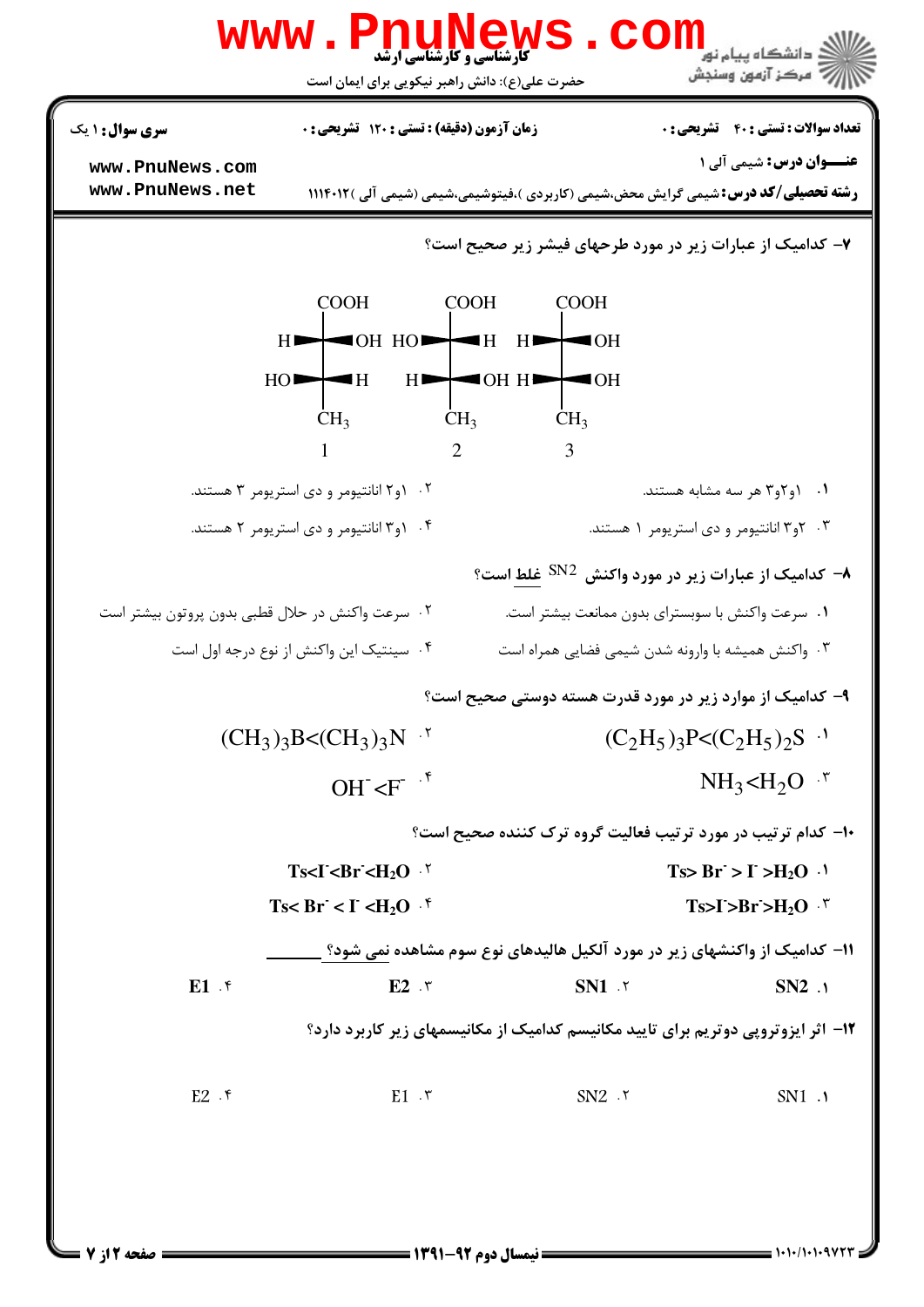|                                                                                    | <b>www.PnuNews</b><br><b>کارشناسی و کارشناسی ارشد</b> | CO                                     | .<br>د دانشگاه پيام نو <mark>ر</mark>                                                                                         |
|------------------------------------------------------------------------------------|-------------------------------------------------------|----------------------------------------|-------------------------------------------------------------------------------------------------------------------------------|
|                                                                                    | حضرت علی(ع): دانش راهبر نیکویی برای ایمان است         |                                        | ر آمرڪز آزمون وسنڊش                                                                                                           |
| سری سوال : ۱ یک                                                                    | <b>زمان آزمون (دقیقه) : تستی : 120 تشریحی : 0</b>     |                                        | <b>تعداد سوالات : تستی : 40 قشریحی : 0</b>                                                                                    |
| www.PnuNews.com<br>www.PnuNews.net                                                 |                                                       |                                        | <b>عنــوان درس:</b> شیمی آلی ۱<br><b>رشته تحصیلی/کد درس:</b> شیمی گرایش محض،شیمی (کاربردی )،فیتوشیمی،شیمی (شیمی آلی )۱۱۴۰۱۲ ( |
|                                                                                    |                                                       |                                        | <b>۱۳</b> مکانیسم واکنش زیر کدام است؟                                                                                         |
| -برمو بوتان $\rightarrow e^{HMPA} \rightarrow + N$ متيل بوتان نيتريل $\rightarrow$ |                                                       |                                        |                                                                                                                               |
|                                                                                    | $SN2$ $.7$                                            |                                        | $SN1$ .                                                                                                                       |
|                                                                                    | $E2$ $\cdot$                                          |                                        | $E1 \cdot r$                                                                                                                  |
|                                                                                    |                                                       |                                        | ۱۴- کدامیک از روشهای زیر را میتوان برای شناسایی آلکیل هالیدها بکار برد؟                                                       |
| ۰۴ سدیم بی کرومات                                                                  | ۰۳ پتاسیم پرمنگنات                                    | ۰۲ برم در تتراکلريد کربن               | ۰۱ سدیم یدید در استون                                                                                                         |
|                                                                                    |                                                       |                                        | 1۵– نام ایوپاک تری فنیل کربینول کدام است؟                                                                                     |
| ۰۴ - پنتانول                                                                       | ۰۳ تری فنیل متانول                                    | ۰۲ - متيل-۲-پروپانول                   | ۰۱ - ۳پروپن-۱-ال                                                                                                              |
|                                                                                    |                                                       |                                        | ۱۶- نام ترکیب زیر کدام است؟                                                                                                   |
|                                                                                    |                                                       | ΟH                                     |                                                                                                                               |
|                                                                                    |                                                       | in 11 p                                |                                                                                                                               |
|                                                                                    | ۰۲ ترانس ۱-برمو سیکلوپنتانول                          |                                        | ۰۱ ترانس ۲- برمو سیکلوپنتانول                                                                                                 |
|                                                                                    | ۰۴ سیس ۲- برمو سیکلوپنتانول                           |                                        | ۰۳ سیس ۱-برمو سیکلوینتانول                                                                                                    |
| $CH_3(CH_2)_7CH=CH(CH_2)_7CO_2H \frac{1.LiAlH_4}{2.H_3O^+}$                        |                                                       |                                        | 17- محصول واكنش زير كدام است؟                                                                                                 |
|                                                                                    | $CH_3(CH_2)_7CH=CH(CH_2)_7CH_2OH$ .                   |                                        | $CH_3(CH_2)_7CH_2\text{-}CH_2(CH_2)_7CH_2OH$ .                                                                                |
|                                                                                    |                                                       |                                        |                                                                                                                               |
| $CH_3(CH_2)_7CH_2\text{-}CH_2(CH_2)_7C=0$                                          |                                                       |                                        | $CH3(CH2)7CH=CH(CH2)7C=0$                                                                                                     |
|                                                                                    |                                                       |                                        | ۱۸– واکنشگرهای گرینیارد از ترکیباتی که شامل کدامیک از گروههای عاملی زیر هستند نمی توانند تهیه شوند؟                           |
| CN.                                                                                | OR.7                                                  | $SR \cdot 7$                           | $F \cdot 1$                                                                                                                   |
| صفحه ۱۳: '                                                                         |                                                       | <b>ـــ نیمسال دوم ۹۲-۱۳۹۱ ــــــــ</b> |                                                                                                                               |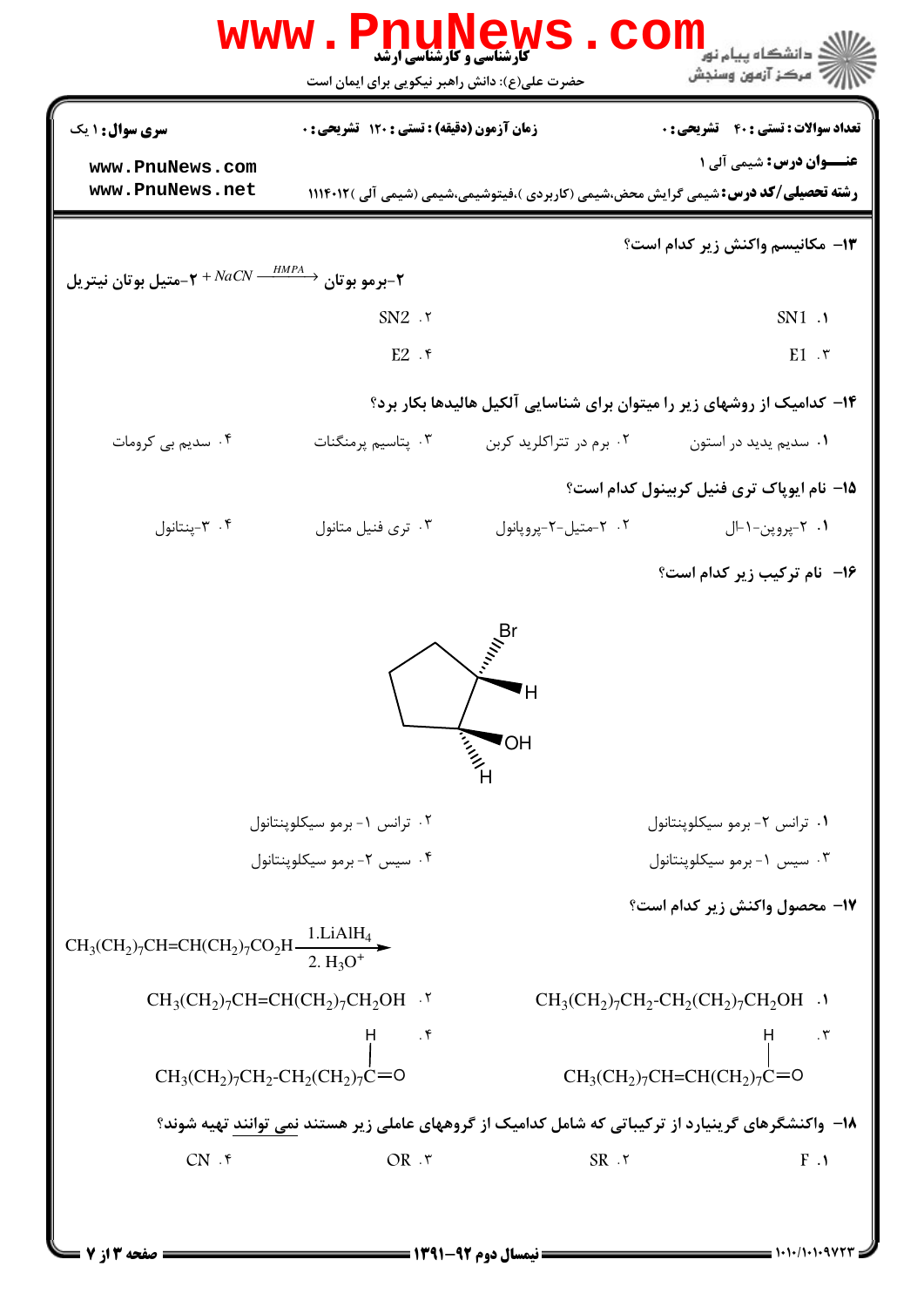|                                                              | <b>کارشناسی و کارشناسی ارشد</b><br>حضرت علی(ع): دانش راهبر نیکویی برای ایمان است |                                                                                                                                                                                                                                 | مركز آزمون وسنجش                                  |
|--------------------------------------------------------------|----------------------------------------------------------------------------------|---------------------------------------------------------------------------------------------------------------------------------------------------------------------------------------------------------------------------------|---------------------------------------------------|
| <b>سری سوال : ۱ یک</b>                                       | زمان آزمون (دقیقه) : تستی : 120 تشریحی : 0                                       |                                                                                                                                                                                                                                 | <b>تعداد سوالات : تستي : 40 ٪ تشريحي : 0</b>      |
| www.PnuNews.com<br>www.PnuNews.net                           |                                                                                  | <b>رشته تحصیلی/کد درس:</b> شیمی گرایش محض،شیمی (کاربردی )،فیتوشیمی،شیمی (شیمی آلی )۱۱۱۴۰۱۲                                                                                                                                      | <b>عنـــوان درس:</b> شیمی آلی ۱                   |
|                                                              |                                                                                  | $CF_3CH_2OH > CH_3CH_2OH > CH_3OH > (CH_3)_3COH$ .<br>$CF_3CH_2OH < CH_3CH_2OH < CH_3OH < (CH_3)_3COH$ .<br>$(CH_3)_3COH > CH_3CH_2OH > CH_3OH > CF_3CH_2OH$ .<br>$(CH_3)_3COH < CH_3CH_2OH < CH_3OH < CF_3CH_2OH$ . $\uparrow$ | <b>۱۹- کدام ترتیب در مورد قدرت بازی صحیح است؟</b> |
|                                                              |                                                                                  | <b>۲۰</b> - کدامیک از واکنشگرهای زیر برای اکسایش ترکیباتی که به اسید حساس هستند، مناسب است؟                                                                                                                                     |                                                   |
| ۰۴ واکنشگر جونز                                              | ۰۳ سدیم دی کرومات                                                                | ۰۲ واکنشگر سارت                                                                                                                                                                                                                 | ۰۱ پتاسیم پرمنگنات                                |
| 1. TsCl<br>$CH_3(CH_2)_4CH_2OH \xrightarrow{2. (CH_3)_2 SO}$ |                                                                                  |                                                                                                                                                                                                                                 | <b>21- محصول واکنش زیر کدام است؟</b>              |
|                                                              | $\cdot$ $\cdot$ $\cdot$<br>$CH3(CH2)4C-H$                                        |                                                                                                                                                                                                                                 | $CH_3CH_2)_4CH_2SCH_3)_2$ .                       |
|                                                              | $CH_3CH_2$ <sub>3</sub> CH=CH <sub>2</sub> $\cdot$ <sup>6</sup>                  |                                                                                                                                                                                                                                 | $CH_3(CH_2)_4COOH$ .                              |
|                                                              |                                                                                  | ۲۲- کدامیک از اسیدهای زیر برای شکستن پیوند اتری مناسب تر است؟                                                                                                                                                                   |                                                   |
| $HCl.$ $\mathfrak{f}$                                        | $HBr(aq) \cdot$                                                                  | $H_2SO_4$ . $\mathbf{r}$                                                                                                                                                                                                        | H1.1                                              |
|                                                              |                                                                                  | ۲۳- کدامیک از روشهای زیر جهت سنتز حلقه اپوکسید نمی تواند بکار رود؟                                                                                                                                                              |                                                   |
|                                                              | ۰۲ واکنش هالوهیدرین با باز                                                       |                                                                                                                                                                                                                                 | ۰۱ اثر هیدروژن پراکسید بر آلکن                    |
|                                                              | ۰۴ واکنش آلکن با پروکسی اسید                                                     |                                                                                                                                                                                                                                 | ۰۳ اکسایش آلکن با پرمنگنات                        |
| = صفحه ۱۴; 7                                                 |                                                                                  | == نیمسال دوم ۹۲-۱۳۹۱ =                                                                                                                                                                                                         |                                                   |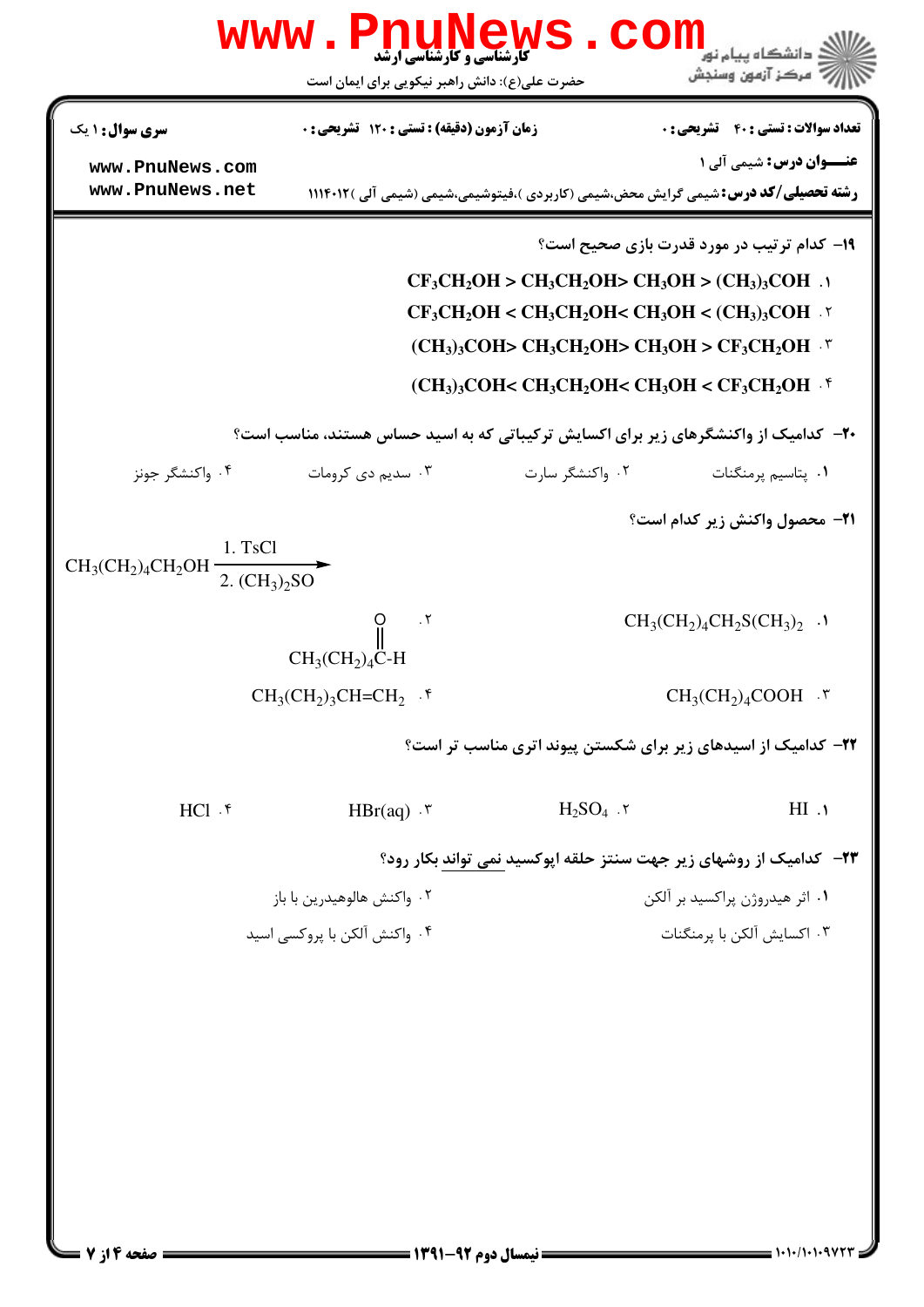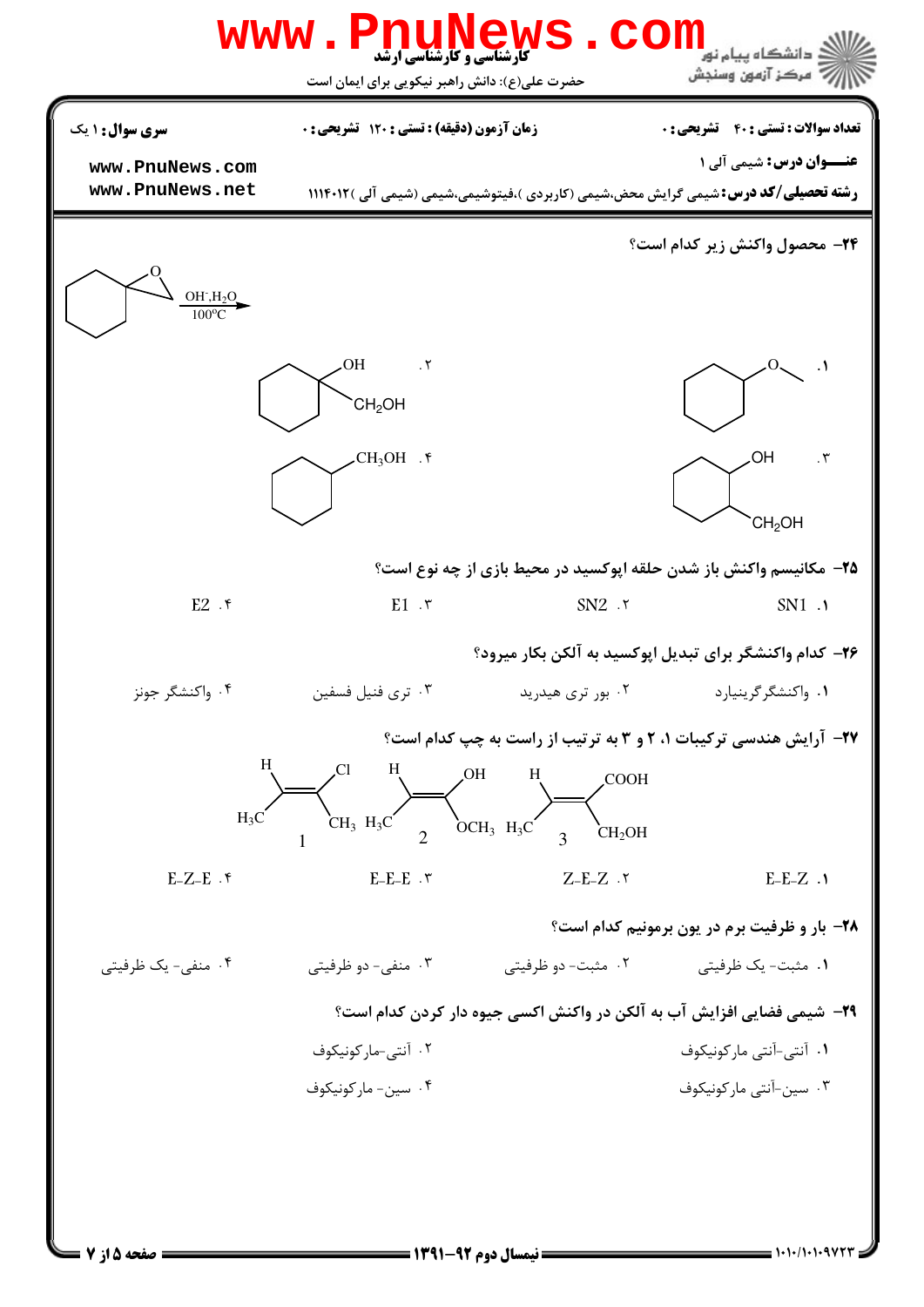|                                                                              | <b>www.PnuNews</b><br><b>کارشناسی و کارشناسی ارشد</b>                                                       |                            | . دانشگاه پیام نو <mark>ر</mark><br>" مرڪز آزمون وسنڊش                                                                         |
|------------------------------------------------------------------------------|-------------------------------------------------------------------------------------------------------------|----------------------------|--------------------------------------------------------------------------------------------------------------------------------|
|                                                                              | حضرت علی(ع): دانش راهبر نیکویی برای ایمان است                                                               |                            |                                                                                                                                |
| <b>سری سوال : ۱ یک</b>                                                       | <b>زمان آزمون (دقیقه) : تستی : 120 تشریحی: 0</b>                                                            |                            | <b>تعداد سوالات : تستی : 40 - تشریحی : 0</b>                                                                                   |
| www.PnuNews.com<br>www.PnuNews.net                                           |                                                                                                             |                            | <b>عنـــوان درس:</b> شیمی آلی ۱<br><b>رشته تحصیلی/کد درس:</b> شیمی گرایش محض،شیمی (کاربردی )،فیتوشیمی،شیمی (شیمی آلی )۱۱۴۰۱۲ ( |
|                                                                              |                                                                                                             |                            |                                                                                                                                |
| OН                                                                           |                                                                                                             |                            | <b>٣٠</b> - محصول عمده واكنش زير كدام است؟                                                                                     |
| $CH_3CH_2CHCH(CH_3)_2 \frac{POCl_3}{Pyridin}$                                |                                                                                                             |                            |                                                                                                                                |
|                                                                              | $CH_3CH_2CH$ $\rightarrow$ $CH_3O_2$ .                                                                      |                            | $\cdot$                                                                                                                        |
|                                                                              |                                                                                                             |                            | $CH_3CH_2CHCH(CH_3)$                                                                                                           |
|                                                                              | $CH_3CH_2CH=C(CH_3)$ . $\uparrow$                                                                           |                            | $CH_3CH=CHCH(CH_3)_2$ .                                                                                                        |
|                                                                              |                                                                                                             |                            | <b>۳۱</b> - کدامیک از واکنشگرهای زیر برای شناسایی آلکنها بکار میرود؟                                                           |
|                                                                              | ۰۲ محلول برم در تترا کلرید کربن                                                                             |                            | ۰۱ محلول اکسید کروم در پیریدین                                                                                                 |
|                                                                              | ۰۴ گزینه های ۲و۳                                                                                            |                            | ۰۳ محلول رقیق و سرد پرمنگنات پتاسیم                                                                                            |
|                                                                              |                                                                                                             |                            | 32- واکنشگر مناسب برای واکنش زیر کدام است؟                                                                                     |
| CH <sub>3</sub><br>$\blacksquare$<br>E<br>EH <sub>3</sub><br>CH <sub>3</sub> | KMnO4.7                                                                                                     | K2Cr2O7 .٢                 | OSO4 .1                                                                                                                        |
| ۰۴ گزینه ۱و۳                                                                 |                                                                                                             |                            |                                                                                                                                |
| $CH_2BrCH_2CH=CH_2 \frac{KOH}{}$                                             |                                                                                                             |                            | 33- محصول واكنش زير كدام است؟                                                                                                  |
|                                                                              | $CH_2BrCH_2CH_2CH_2OH$ .                                                                                    |                            | $CH2=CHCH=CH2$ .                                                                                                               |
|                                                                              | $CH2OHCH2CH=CH2$ .*                                                                                         |                            | $CH2BrCH2CHOHCH3$ .                                                                                                            |
|                                                                              |                                                                                                             |                            | 34- کدام عبارت در مورد واکنش افزایشی ۱و۴ دی انها صحیح است؟                                                                     |
|                                                                              | ۰۲ واکنش ترمودینامیکی و برگشت پذیر است                                                                      |                            | ۰۱ واکنش ترمودینامیکی و بر گشت ناپذیر است                                                                                      |
|                                                                              | ۰۴ واکنش سینتیکی و بر گشت پذیر است                                                                          |                            | ۰۳ واکنش سینتیکی و بر گشت ناپذیر است                                                                                           |
|                                                                              | ۳۵– تغییر هیبریداسیون کربنهای آلکن و۱و۴ دی ان در واکنش دیلز آلدر برای تشکیل دو پیوند سیگمای جدید چگونه است؟ |                            |                                                                                                                                |
| $SP^2 \rightarrow SP^{3}$ .*                                                 | $SP \rightarrow SP^2$ <sup>"</sup>                                                                          | $SP^2 \rightarrow SP^{-1}$ | $SP^3 \rightarrow SP^{2}$                                                                                                      |
| <b>= صفحه ۱۶ 7</b>                                                           | ــــــــ نیمسال دوم ۹۲-۱۳۹۱ ـــــــــ                                                                       |                            |                                                                                                                                |